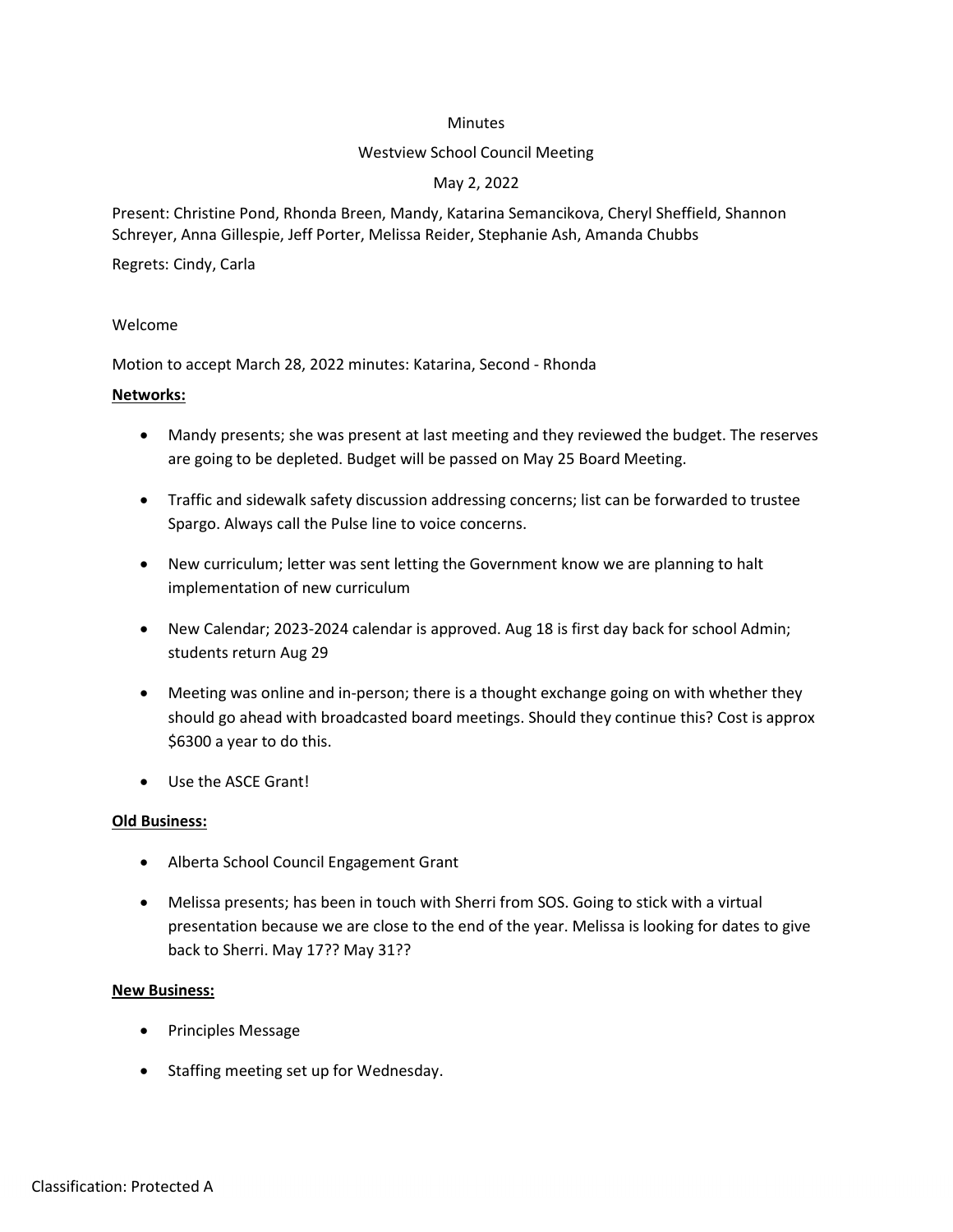- Slowly getting back into doing normal things! Grade 6's walked to Westwood and took a book to McTavish.
- Dance Play has been there, Alien in-line skating

Motion to Adjourn: Christine, second – Anna

AGM Date: June 7th. Bring your friends!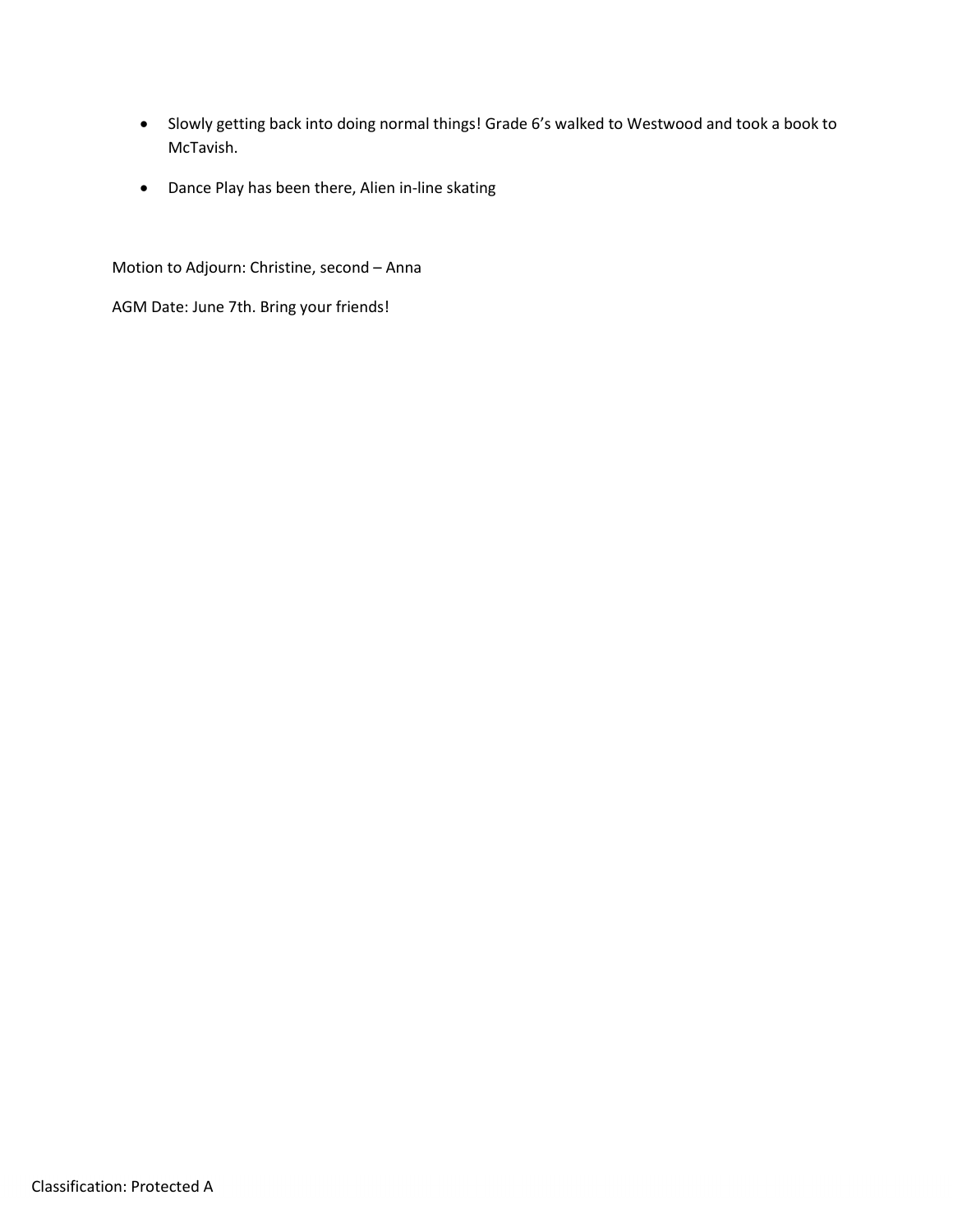# **Minutes** Westview School Parents Association Meeting May 2, 2022

Present: Christine Pond, Rhonda Breen, Mandy, Katarina Semancikova, Cheryl Sheffield, Shannon Schreyer, Anna Gillespie, Jeff Porter, Melissa Reider, Stephanie Ash, Amanda Chubbs, Laura MacEachen

Regrets: Cindy, Carla

# Motion to accept March 28, 2022 minutes: Stephanie, Second – Christine

# Treasurers Report

Casino:15 752.17 General: \$9105.43

- Pending item of \$5000 from general account, leaving just over \$4000 available.
- Hot lunch website can go through Casino account
- Kindergarten graduation gowns can go through Casino account
- Reporting to AGLC is due by end of June. Must coincide with AGM

#### Requests for Funding

Requestor: Kayla Pilgrim

- Kindergarten Graduation
	- o 25 Graduation Gowns & hats (to be used each year):approx \$525
	- o Kindergarten Graduation t-shirt: \$510
	- o Balloons for decoration: \$100
- Motion: Anna Second: Amanda

Requestor: Holly Lin

- Steve Harmer Motivational Magic
	- o Kindness and Gratitude Theme based on curriculum
	- $\circ$  School wide assembly share the message that we each have the power to do amazing things when we choose kindness and gratitude throughout our daily interactions
	- o \$799 plus gst

Motion: Christine Second: Stephanie

- Can come out of Casino as it is programming for school

Requestor: Laura MacEachen

• Hot lunch website renewal - \$315

Motion: Second: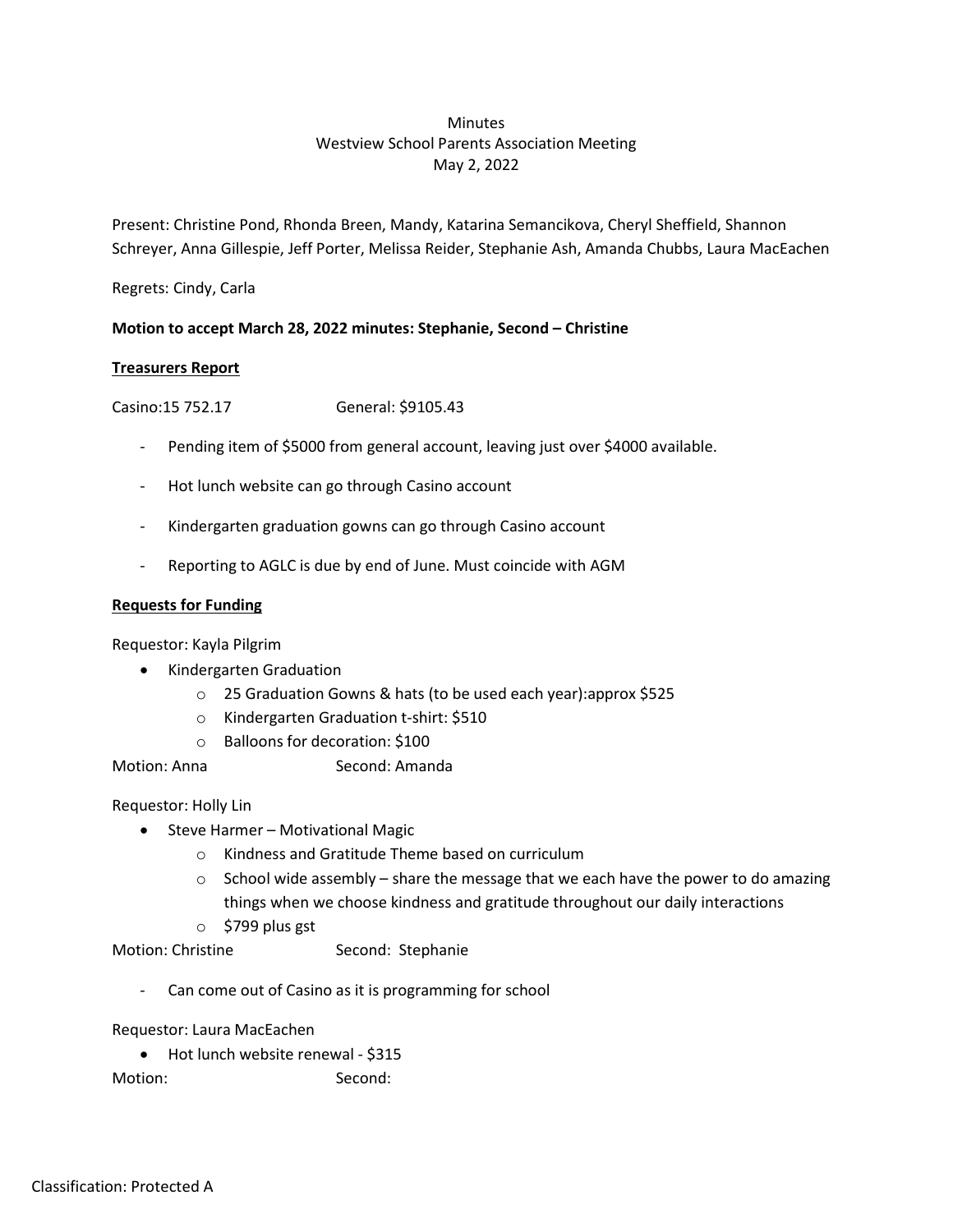- Comes out of Casino
- Discussion of Paypal vs other methods
- This is early bird renewal so let's wait. Put it on hold and decide in June.

#### Requestor: Cheryl Coley

- Grade 6 Farewell
	- o Balloon Pieces (Up and Away Balloons)
	- o Yards Signs (~\$60) Blow up your birthday
	- o Picture Frames ( $\degree$ \$7.99 total  $\degree$ \$247.69)
	- $\circ$  ~\$387.69 plus gst

Motion: Christine Second: Anna

# Requestor: Christine Pond

- **•** Teacher Appreciation Lunch
- Small token of appreciation
- $\bullet$  30 teachers & staff = ~\$1500

Motion: Melissa Second: Anna

# **Fundraising**

- **•** Growing Smiles
- We sold \$2929 worth, we made \$427.37
- Truck is coming Friday

# Hot Lunch

- Soft re-launch
- Over \$1700 worth of orders for the month of May!
- Laura will provide print out of orders tomorrow
- Christine, Katarina volunteering on Thursday. Reminder we need criminal record check for volunteers

# Old Business

- Yearbook future plans; to be revisited at next meeting. Going to inquire with Life Touch regarding class photos and what they can provide for us, our ability to use the class photos etc.
- Casino Licence must be in by July  $12<sup>th</sup>$ . Date will be mid-September (12 & 13) and Mandy will put out Sign-Up Genius

# New Business

- AGM Coming soon (JUNE 7)
- Spring Dance; Amanda Chubbs presents. Not many restrictions left how do we feel about Spring Fling? Jeff says not comfortable with this, it's too late in the year. Staff involvement required and they are maxed out.